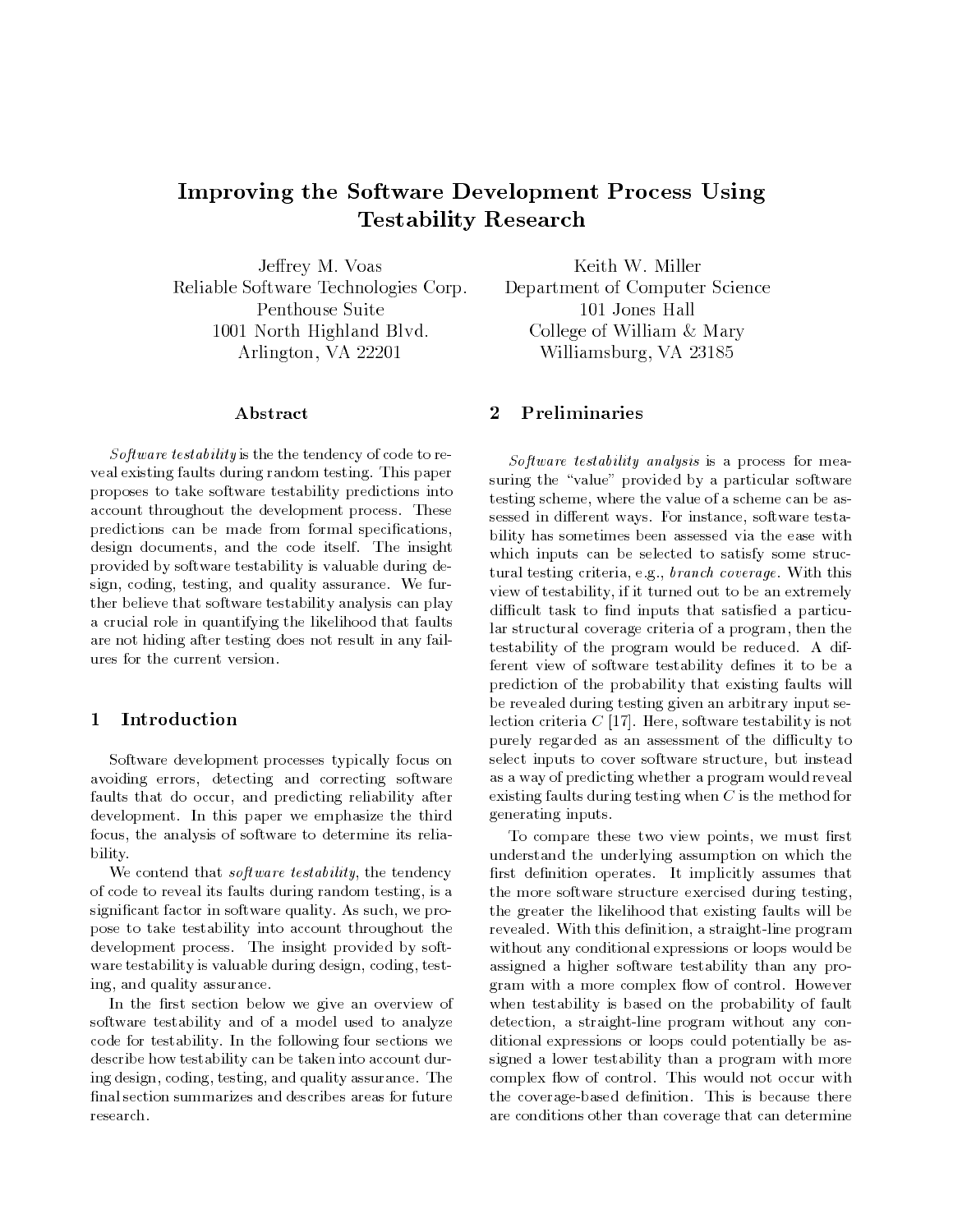whether or not software will fail during testing. The advantage of our definition is that it incorporates other factors than coverage that play an important role in whether faults will hide during testing. These factors will be described later.

In either definition, software testability analysis is a function of a (program, input selection criteria) pair. The means by which inputs are selected is a parameter of the testing strategy: inputs can be selected randomly, they can be based upon the structure of the program, or they may be based on the tester's human intuition. Testability analysis is impacted heavily by the choice of input selection criteria. Testability analysis is more than an assertion about a program, but rather is an assertion about the ability of an input selection criteria (in combination with the program) to satisfy a particular testing goal. Programs may have varying testabilities when presented with varying means of generating inputs.

From this point on, we will only discuss the latter definition of software testability, which is based on the probability of tests uncovering faults. Furthermore, we will concentrate on black-box random testing as the type of testing used to establish the testability of a program.

In order for software to be assessed as having a "greater" testability by this definition, it must be likely that a failure occurs during testing whenever a fault exists. To understand this likelihood, it is necessary to understand the sequence of events that leads up to a software failure. (By software failure, we mean an incorrect output that was caused by a flaw in the program, not an incorrect output caused by a problem with the environment in which the program is executing.) Software failure only occurs when the following three necessary and sufficient conditions occur in the following sequence:

- 1. A input must cause a fault to be executed.
- 2. Once the fault is executed, the succeeding data state must contain a data state error.
- 3. Once the data state error is created, the data state error must propagate to an output state.

This model is termed the fault/failure model, and it's origins in the literature can be traced to [9, 12]. The fault/failure model relates program inputs, faults, data state errors, and failures. Since faults trigger data state errors that trigger failures, any formal testability analysis model that uses the second definition for software testability should take into account these three conditions. ([2] is an example of a mutationbased testing methodology that considers the first two conditions.) It is the second and third conditions that the second definition of testability takes into account that the first definition does not. This is the essential difference.

A semantic-based definition of testability predicts the probability that tests will uncover faults if any faults exist. The software is said to have high testability for a set of tests if the tests are likely to uncover any faults that exist; the software has low testability for those tests if the tests are unlikely to uncover any faults that exist. Since it is a probability, testability is bounded in a closed interval [0,1].

In order to make a prediction about the probability that existing faults will be revealed during testing, formal testability analysis should be able to predict whether a fault will be executed, whether it will *infect* the succeeding data state creating a data state error, and whether the data state error will propagate its incorrectness into an output variable. When an existing data state error does not propagate into any output variable, we say that the data state error was cancelled. When all of the data state errors that are created during an execution are cancelled, the existence of the fault that trigged the data state errors remains hidden, resulting in a lower software testability. These conditions provide a formal means for predicting the testability of software that is tightly coupled to the fault/failure model of computation.

PIE [17, 14, 15] is a formal model that can be used to assess software testability that is based on the fault/failure model. PIE is based on three subprocesses, each of which is responsible for estimating one condition of the fault/failure model: Execution Anal $ysis$  (EA) estimates the probability that a location  $1\,\mathrm{s}$ executed according to a particular input distribution; Infection Analysis (IA) estimates the probability that a syntactic mutant affects a data state; and Propagation Analysis (PA) estimates the probability that a data state that has been changed affects the program output after execution is resumed on the changed data state.

PIE makes predictions concerning future program behavior by estimating the effect that  $(1)$  an input distribution, (2) syntactic mutants, and (3) changed data values in data states have on current program behavior. More specifically, the technique first observes the behavior of the program when (1) the program is executed with a particular input distribution, (2) a location of the program is injected with syntactic mutants,

 $1A$  location in PIE analysis is based on what Korel [6] terms a single instruction: an assignment, input statement, output statement, and the <condition> part of an if or while statement.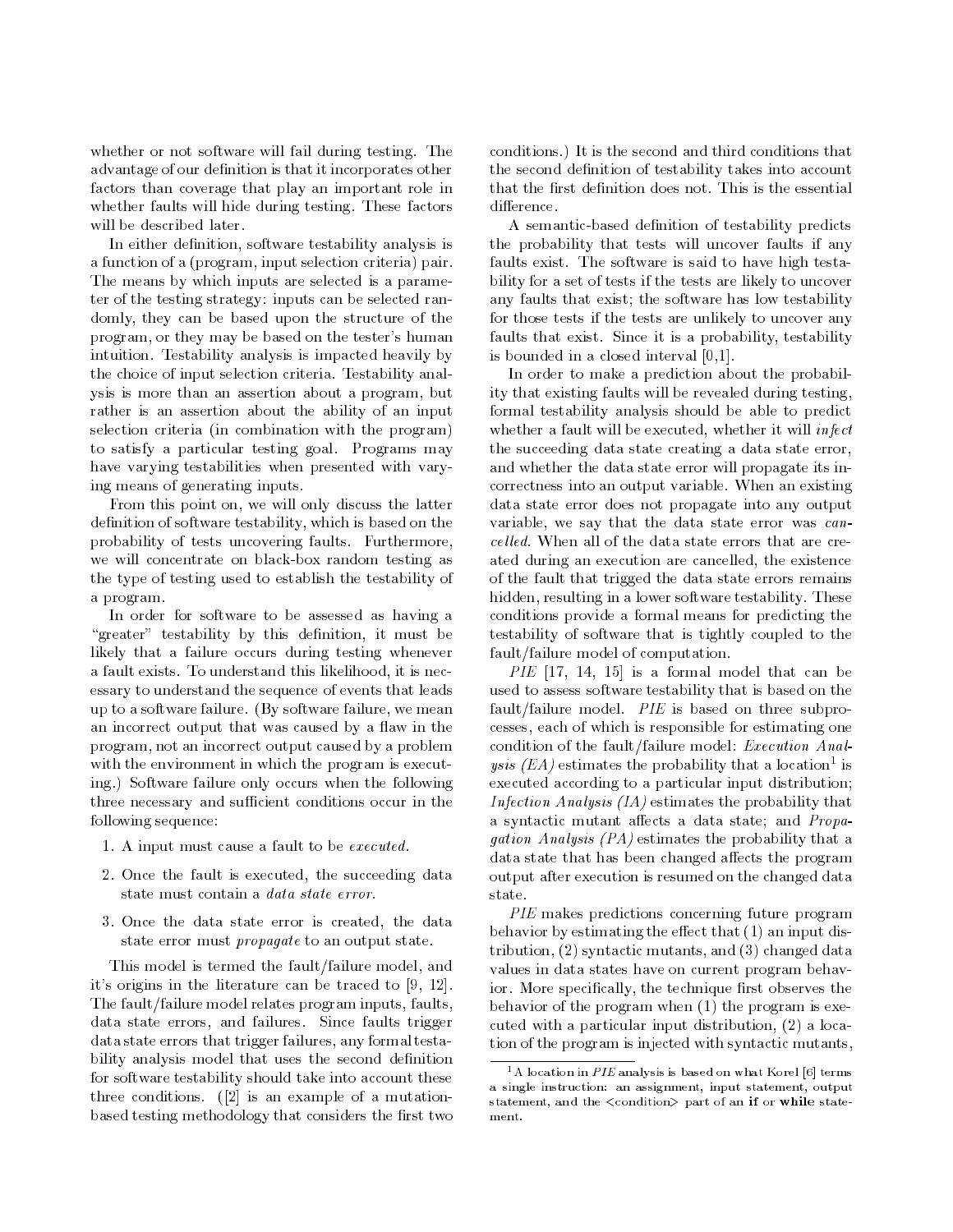and (3) a data state (that is created dynamically by a program location for some input) has one of its data values altered and execution is resumed. After observing the behavior of the program under these scenarios, the technique then predicts future program behavior if faults were to exist. These three scenarios simulate the three necessary and sufficient conditions for software failure to occur: (1) a fault must be executed, (2) a data state error must be created, and (3) the data state error must propagate to the output. Therefore the technique is based firmly on the conditions necessary for software failure.

The process for predicting the probability that a location is executed follows: the program is instru mented to record when a particular location is executed via a print command that is added into the source code and then compiled. The instrumented program is then run some number of times with inputs selected at random according to the input distribution of the program. The proportion of inputs that cause the print command to be invoked in the instrumented program out of the total number of inputs on which the instrumented program is executed is an estimate of this probability. This probability estimate along with others for the software can then be used to predict the software's testability.

The process for predicting the probability that a fault in a location will affect the data state of the program will now be provided. This process is repeated several times for each location: a syntactic mutation is made to the location in question. The program with this mutated location is then run some number of times with inputs selected at random according to the program's input distribution. For all the times the mutated location is executed, we record the proportion of times that the program with the mutated location produces a different data state than the original location; this proportion is our estimate of the probability that a fault at this location infects. For example, suppose that a program is executed 10 times, and during the 10 executions the original location is executed 1000 times, and 345 data states produced by the mutated program are different than what the original "unmutated" location produces, then our probability estimate is  $0.345$  with an associated confidence interval. In general, many different syntactic mutants are made for a single location, each yielding a probability estimate in this manner. These probability estimates for this location along with those for other locations in the software can then be used to predict the software's testability.

The process for predicting the probability that a

data state error will cause program failure given that a location creates a data state error follows. This process is repeated several times (over a set of program inputs) for each location: The program is executed with an input selected at random from the input distribution. Program execution is halted just after executing the location, a randomly generated data value is injected into some variable, and program execution is resumed. If the location is in a loop, we customarily inject another randomly selected value into the same variable on each successive iteration. Specific details on how this process is performed are found in [14]. This process simulates the creation of a data state error during execution. We term this process "perturbing" a data state, since the value of a variable at some point during execution represents a portion of a data state. The tool then observes any subsequent propagation of the perturbed data state to successor output states after execution is resumed. This process is repeated a fixed number of times, with each perturbed data state affecting the same variable at the same point in execution. For instance, assume that after performing this process on some variable 10 times the output is affected 3 of those times. Then the resulting probability estimate would be 0.3 with some confidence interval [7]. This process is performed using different variables as the recipients of the perturbed data states. Probability estimates found using the perturbed data states can be used to predict which regions of a program are likely and which regions are unlikely to propagate data state errors caused by genuine software faults. These probability estimates for this location along with those for other locations in the software can then be used to predict the software's testability.

PISCES is a tool developed in  $C_{++}$  that implements the  $PIE$  technique for software written in C. The building of PISCES has occurred in stages over the past several years. The first commercial version of PISCES is hoped to be completed by September '92. This version will incorporate all the nuances of the theoretical model. The funding available to us will determine the scheduling of this project. The PISCES program and design were written by Jeffery Payne of RST Corp.

Another testability model that can sometimes be quantied via the code or specication is termed the domain/range ratio (DRR). This model differs from PIE in that it is static instead of dynamic. Also, another difference is that  $PIE$  is a function of the probability density function over the domain of the program, whereas the DRR metric is independent of the prob-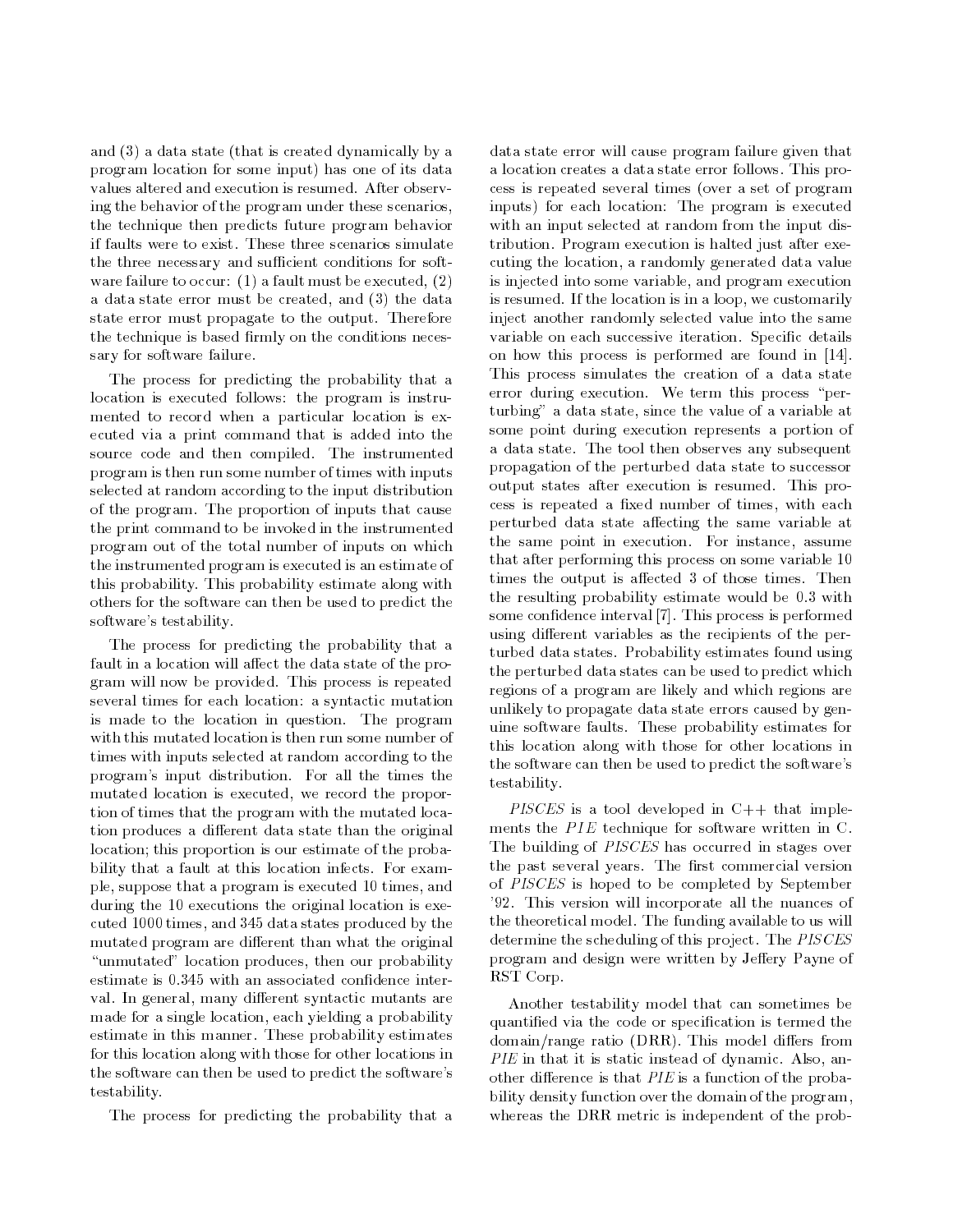ability density function. The domain/range ratio of a specication is the ratio between the cardinality of the domain of the specication to the cardinality of the range of the specification. We denote a DRR by  $\alpha$ :  $\beta$ , where  $\alpha$  is the cardinality of the domain, and  $\beta$ is the cardinality of the range. As previously stated, this ratio will not always be visible from a specication. (An in-depth definition of the DRR metric can be found in [16].) After all, there are specifications whose ranges are not known until programs are written to implement the specifications. If a program does not correctly implement a specification, then the program's DRR may not match the specication's DRR. This is demonstrated in [16].

DRRs roughly predict a degree of software's testability. Generally as the DRR increases for a specification, the potential for fewer data state errors affecting software's output occurring within the implementation increases. When  $\alpha$  is greater than  $\beta$ , research using PISCES has suggested that faults are more likely to remain undetected (if any exist) during testing than when  $\alpha = \beta$ .

### 3Testability and Design

Although software testability is most obviously relevant during testing, by paying attention to testability early in the development process, the testing phase can potentially be improved signicantly. Already at the design phase, testability can be enhanced.

During design, more general specications are elaborated and decomposed. Decomposition eventually results in functional descriptions of separate code modules. As these module descriptions are defined, the developer can adjust the decomposition to improve the eventual testability when the modules are imple mented.

The key to predicting testability already at the design phase is DRR, the domain/range ratio described above. When the inputs and outputs of a module design are specied, the designer should be able to give a fairly accurate assessment of the DRR of that module. A module design should already include a precise definition of all the legal inputs and outputs that should result, and these legal definitions form the basis of a DRR estimate. However, not all *legal* inputs (outputs) are possible inputs (outputs) when the module is integrated into the entire system. If the designer can give a more precise description of the possible inputs (outputs), these can form the basis of a better DRR estimate.

Once a DRR is estimated for each module design, the designer can identify modules whose high DRR indicates that the module will tend to hide faults from random testing. In most applications such modules are inevitable: when data are distilled, a high DRR results. However, the designer can take care to isolate high DRR functionality in as few modules as possible, and to make high DRR modules as simple as possible. Since random testing is an ineffective method for assuring the quality of high DRR modules, implementors and quality assurance personnel will have to use other methods to assess these modules. These other methods (such as path testing strategies[18], proofs of correctness[4], and when possible exhaustive testing) are particularly difficult for large, complex modules. By isolating high DRR operations in small, straightforward modules the designer can facilitate efficient analysis later in the development process.

Some operations outlined with a high DRR in a specification can be designed to have a higher DRR in the implementation. This is accomplished by having a module return more of its internal data state to its users. This advice flies in the face of the common wisdom that a module should as much as possible hides its internal workings from other modules[11]. We agree that such hiding can enhance portability and reduce interface errors; however, there is a competing interest here: increasing testability. In order to increase the testability of a module, it should reveal as much of its internal state as is practical, since information in these states may reveal a fault that will otherwise be missed during testing. Therefore the designer should, especially for modules that will otherwise have a high DRR, try to design an interface that includes enough state information to increase testability to an acceptable level.

## 4estability, Counig, and Onit Test

When designs are implemented, the DRR again provides direction for development that enhances software testability. At the design stage, the process focuses on the DRR of modules; at the coding stage, the focus shifts to individual code locations. Single operations can induce a high DRR; for example, <sup>a</sup> mod b, where  $a \gg b$ , is a high DRR operation. The programmer should take special care when programming these locations. This care should include increased attention during code inspections, small proofs of correctness for the block of code in which the locations arise, and increased white box testing at boundaries and special values of the operation itself. As before,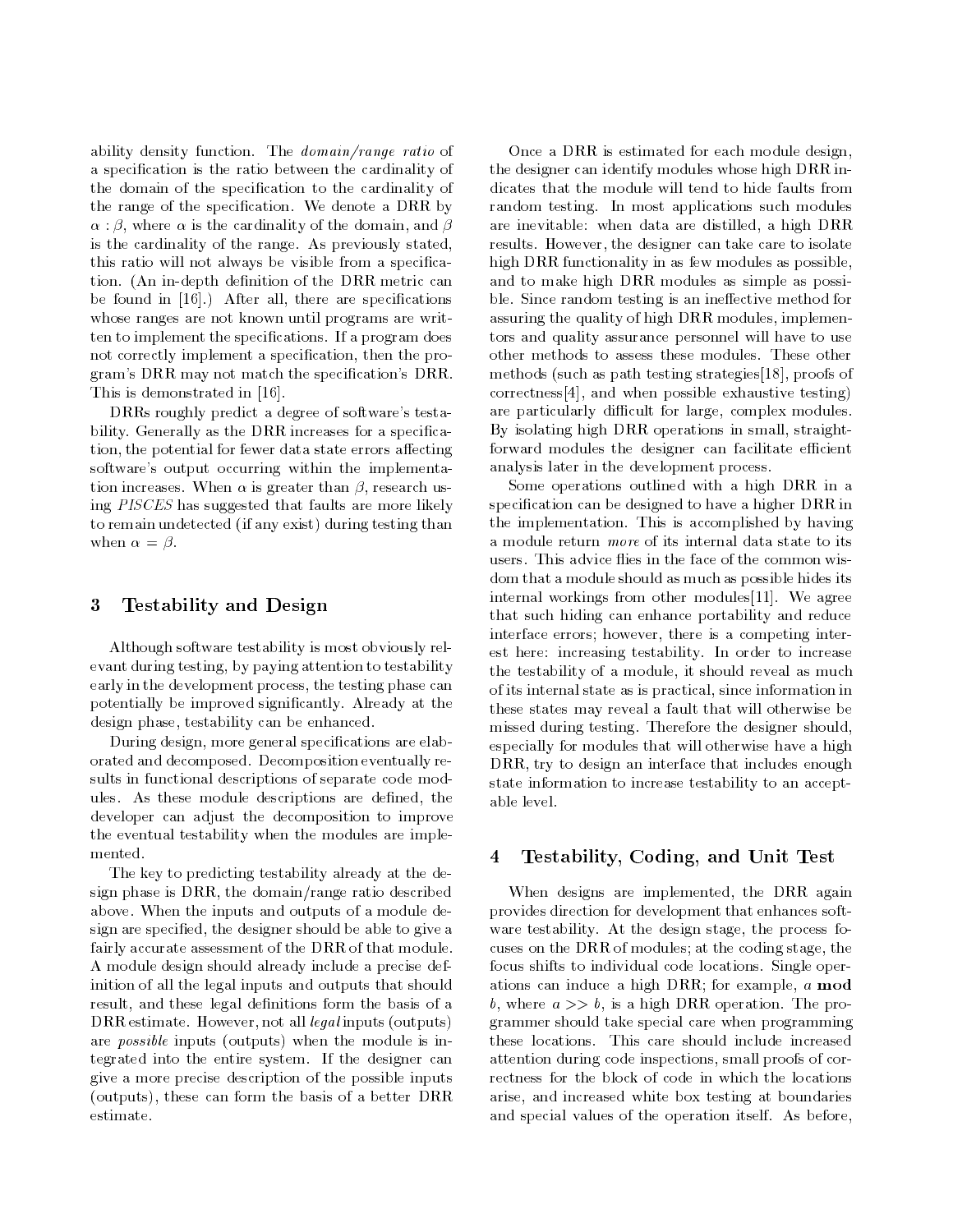when random black-box testing is unlikely to uncover faults, the programmer must use alternative methods to assure quality.

Some locations with a high DRR are obvious from the operation. However, more subtle high DRR code can arise from the interaction of several different locations, perhaps separated by many intervening locations. Furthermore, a location or locations that would not necessarily have a high DRR under all input distributions may have a high DRR under particular input distributions. For these reasons, visual inspections are inadequate to identify all potential high DRR code locations during coding and unit testing. The PISCES software tool, described above, gives automated "advice" on the testability of code locations. Given an input distribution, PISCES runs a variety of experiments that yield a testability estimate for each relevant location in a module. Because PISCES testability analysis is completely automated, machine resources can be used in place of human time in trying to find locations with low testability. Because PISCES execution times are quadratic in the number of locations, this analysis can be accomplished with much more thoroughness at the module level than during system test ( $a^2 + b^2 \leq a^2 + b^2$ ).

## 5Testability, System Test, and Reliability ssessment

During system test, the attention may shift radically from the most abstract view to an intensely concrete focus, depending on the outcome of system tests. As long as system tests uncover no software faults, the quality assurance effort concentrates on assessing the overall quality of the delivered product. However, when a system test does not deliver the required behavior, the development staff must locate and repair the underlying fault. Testability analysis can add information that is useful both for assessing the overall quality and for locating software bugs.

Debugging software is easiest when a fault causes software to fail often during testing; each failure furnishes new information about the fault. This information (hopefully) helps locate the fault so that it can be repaired. The most difficult faults are those that only rarely cause the software to fail. These faults provide very few clues as to their nature and location. When a software system has been analyzed for testability using PISCES, each location has a testability estimate; according to that estimate, if a fault exists at that location, it is likely to cause a failure rate

close to that testability estimate. When the debugging process begins to converge to a deliverable product, it may exhibit a very low but non-zero failure rate. When seeking the location of a fault that could cause this "low impact," the developer can use the PISCES testability scores to identify likely candidates among the code locations being tested. In several preliminary experiments (described in [13]), testability scores were highly correlated with faults at selected locations.

The importance of testability during reliability assessment concerns the confidence of testers that they have found all the faults that exist. In the past, quantifying that condence had to rely exclusively on random testing. The more testing, the higher the con fidence that the latest version was fault-free. However, as an increasing number of tests revealed no failures, the predicted reliability goes up proportional to  $1/T$  [8]. Especially when software requires high reliability (such as flight software, medical devices, and other life-critical applications), random testing soon becomes intractable as the exclusive source of information about software quality.

However, testability analysis may allow developers to obtain much higher condence in a program using the same amount of testing. The argument is as follows: in traditional random testing, probability determines that large-impact errors are likely to be discovered early in testing, and smaller and smaller impact errors are the only type to survive undetected as the testing continues. It is the potential "tiny" faults that prohibit us from gaining higher confidence at a more rapid rate as testing continues.

But testability analysis offers a new source of information about the likelihood of such tiny faults existing. If we can write programs with high testability, then we can empirically demonstrate that tiny faults are unlikely to exist. This quantifiable confidence can add to our condence that testing has uncovered all existing faults (which are unlikely to be high-impact). In essence, we put a "squeeze play" on errors: we design and implement code that is unlikely to hide small faults, and then we test to gain confidence that larger faults are unlikely to have survived testing.

This technique is still experimental; we have not yet determined that industrial programs can be written with sufficiently high testability to make the squeeze play effective. However, we think that if testability is a concern throughout the development process, highly testable code can be produced, specifically for the purpose of passing strict requirements for high reliability. Such code would have to be designed for relatively simple functions and straightforward code. Interestingly,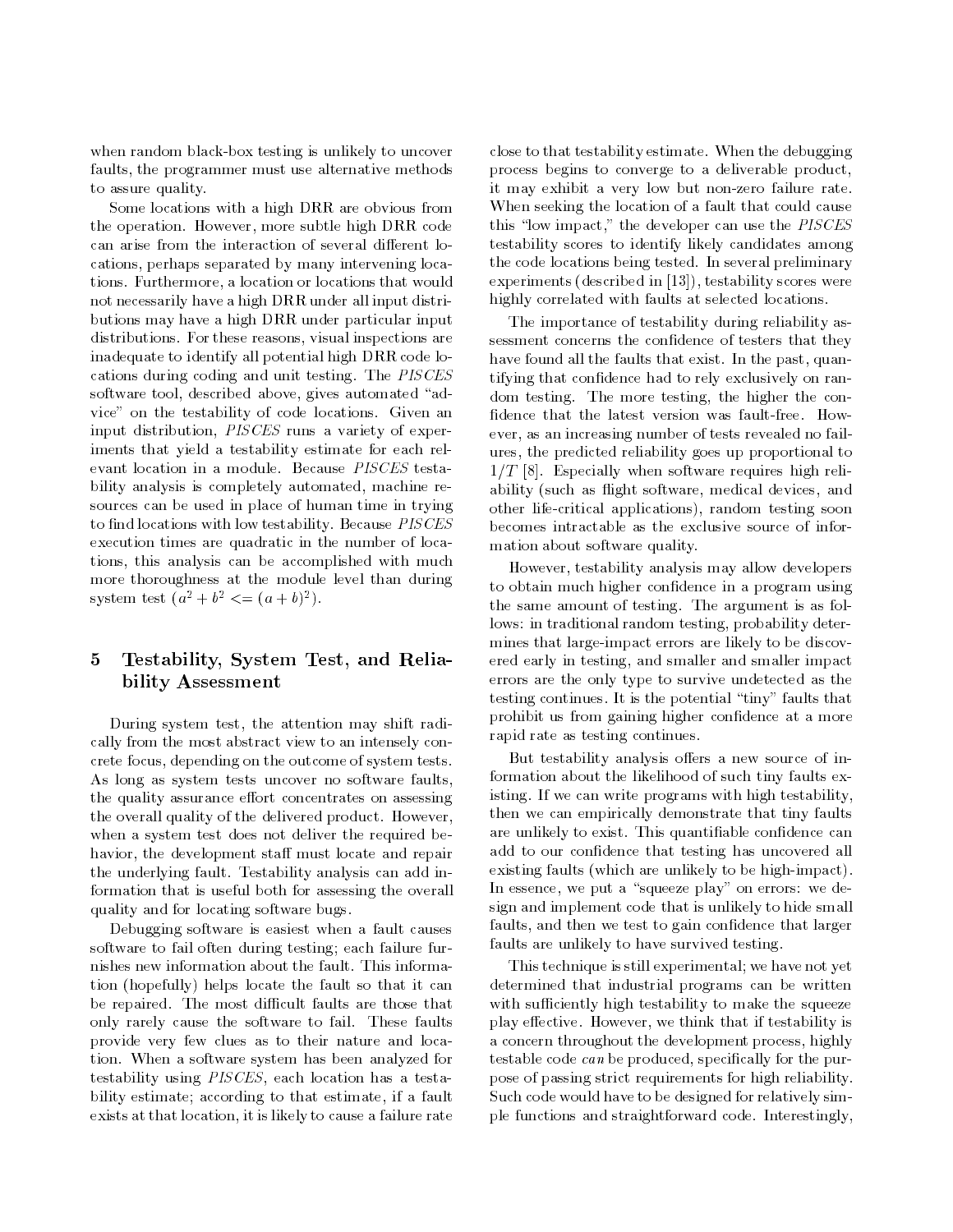(for somewhat different reasons) others have suggested that this kind of code may be the wave of the future for critical software [10].

## 5.1 Applying PIE to Probability of Failure Estimation

Both random black-box testing and PIE gather information about possible probability of failure values for a program. However, the two techniques generate information in distinct ways: random testing treats the program as a single monolithic black-box but *PIE* examines the source code location by location; random testing requires an oracle to determine correctness but PIE requires no oracle because it does not judge correctness; random testing includes analysis of the possibility of no faults but PIE focuses on the assumption that one fault exists. Thus, the two techniques give independent predictions about the probability of fail-

ure.<br>Although the true probability of failure of a particular program (conditioned on an input distribution) is a single fixed value, this value is unknown to us. We therefore treat the probability of failure as a random variable  $\Theta$ . We then use black-box random testing to estimate a probability density function  $(\text{pdf})$  for  $\Theta$  conditioned on an input distribution. We also estimate a **pdf** for  $\Theta$  using the result of PIE; this estimate is conditioned on the same input distribution as the testing pdf, but the pdf estimated using the results of PIE is also conditioned on the assumption that the program contains exactly one fault, and that this fault is equally likely to be at any location in the program. The assumption of this single, randomly located error is a variation on the competent programmer hypothesis [1].

Figures  $1(A)$  and  $1(B)$  show examples of two possible estimated  $\Theta$  pdf's. For each horizontal location  $\theta$ , the height of the curve indicates the estimated probability that the true probability of failure of the program has value  $\theta$ . The curve in Figure 1(A) is an example of an estimated  $pdf$  derived from random blackbox testing; we assume that the testing has uncovered no failures. Details about deriving an estimated pdf for  $\Theta$  given many random tests are given in [8].

The curve in Figure  $1(B)$  is an example of an estimated pdf for  $\Theta$  that might be derived from PIE's results. PIE can be used to estimate at each location the probability of failure that would be induced in the program by a single fault at that location. All these estimates are gathered into a histogram, one entry for each location estimate. The histogram is then smoothed and normalized to produce an estimated pdf. This pdf is conditioned on the assumed input distribution, on the assumption that the program contains exactly one fault, and on the assumption that each location is equally likely to contain that fault.

We have marked interval estimates for each esti- $\max$  purature interval marked by  $\theta$  includes  $\frac{\partial \theta}{\partial t}$ of the area under the estimated **pdf** in Figure  $1(A)$ , then according to random testing the actual proba- $_{\rm{pump}}$  or failure is somewhere to the left of  $\mu$  with a confidence of  $90\%$ . Similarly, if the interval in Figure  $1(B)$  includes  $10\%$  of the area under the estimated pdf, then according to PIE if there exists a fault, then it will induce a probability of failure that is somewhere to the right of  $\hat{\gamma}$  with confidence of 90%.

The probability of failure of 0 is a special case that complicates the interpretation of the  $pdf$  estimated by the results of PIE. If there exists a fault and it induces a near-zero probability of failure, testing is unlikely to find that error. Locations that have PIE estimates very close to zero are troubling in an ultra-reliable application. However, a fault that induces a pof of  $0$  is not technically a fault at all  $-$  no failures will be observed with such a fault. If there are no faults in a program, then the true probability of failure is 0 (i.e.,  $\theta = 0$ , and ultra-reliability has been achieved. We do not expect this to be the case in realistic software, but our analysis cannot rule out its possibility.

Figure  $1(A)$  suggests that if there is a fault, it is likely to induce a small probability of failure; Figure  $1(B)$  suggests that such small impact faults are unlikely. We now attempt to quantify the meaning of the two estimated pdfs taken together.

Hamlet has derived an equation to determine what he calls "probable correctness" [5]. When  $T$  tests have been executed and no failures have occurred, then:

$$
C = \text{Prob}(\theta \le \gamma) = 1 - (1 - \gamma)^T \tag{1}
$$

where C is probable correctness,  $\theta$  is the true pof, and  $0 < \gamma < 1$ .<sup>2</sup>

Hamlet's equation is related to the pdf estimated by testing in Figure 1(A) as follows: for any given  $\gamma$ ,  $C = \int_0^{\tau} t(\theta) d\theta$ , where  $t(\theta)$  is the value of the testing pdf at  $\theta$ . This equation requires a large number of tests, T, to establish a reasonably high C for a  $\gamma$  close to 0.

It is possible via PIE to predict a minimum probability of failure that would be induced by a fault at a location in the program. In Figure 1(B) we have labeled a particular value  $\hat{\gamma}$ ; using the **pdf** estimated by

<sup>&</sup>lt;sup>2</sup>Hamlet calls  $C$  a measure of probable correctness, but it would be called a confidence if the equations were cast in a traditional hypothesis test.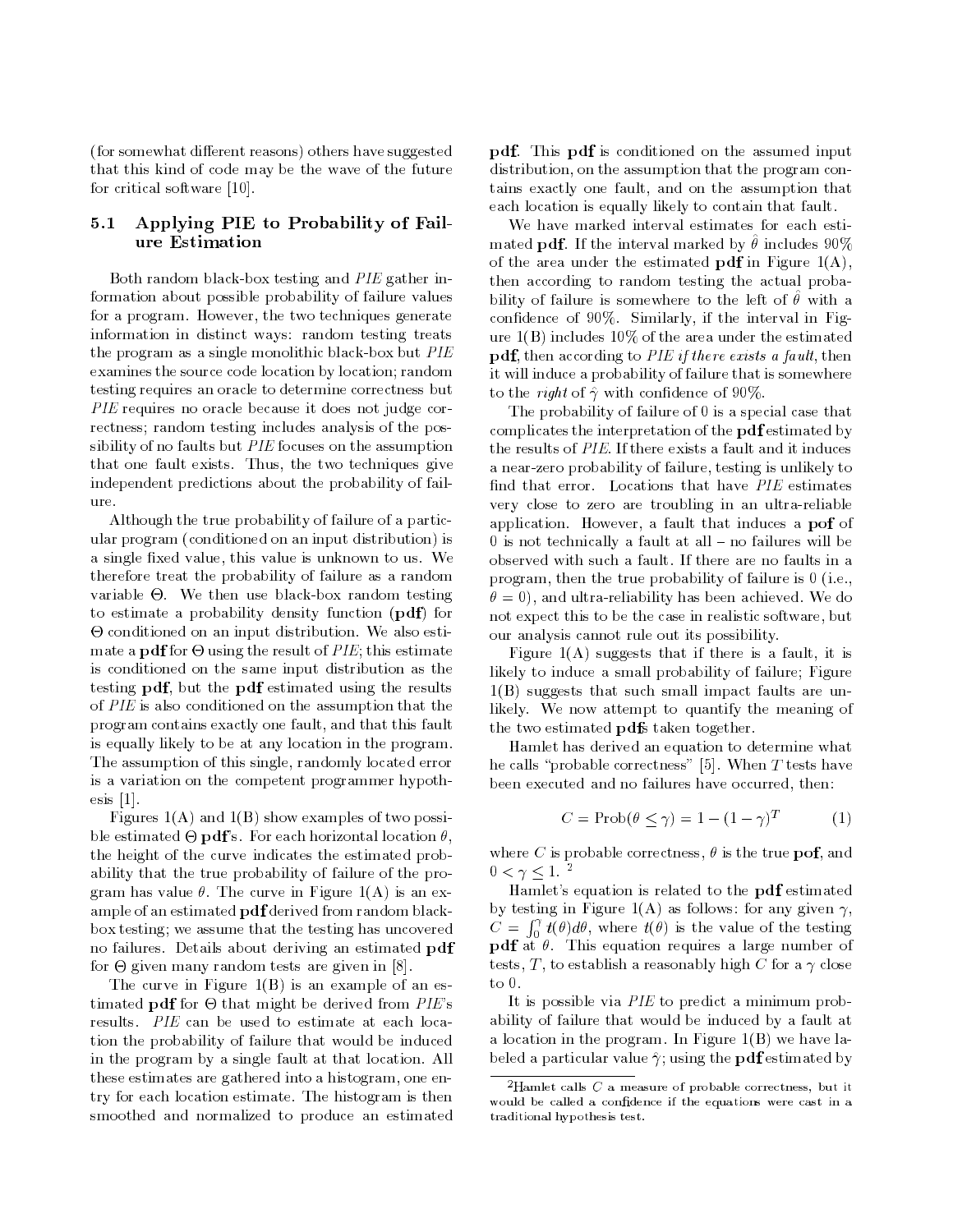$\Gamma$ igure 1. (A) The mean of the estimated pull curve,  $v$ , is an estimate of the probability of failure. (B)  $\gamma$  is an estimate of the minimum probability of failure using PIE's results.

PIE's results, we calculate  $\alpha = \int_{\gamma}^{1} s(\theta) d\theta$ , where  $s(\theta)$ ^ gives the value of the PIE pd at . is the probability according to  $PIE$  that the true  $\mathbf{pof}$  is greater than  $\hat{\gamma}$ . We will refer to  $\alpha$  as our confidence that  $\hat{\gamma}$  is the true minimum failure rate for the program. If PIE's results have predicted  $\hat{\gamma}$  as the minimum pof and if we have confidence  $\alpha$  that it is the minimum, then we can make the following conjecture:

if 
$$
Prob(\theta \leq \hat{\gamma}) = 1 - (1 - \hat{\gamma})^T
$$

and if  $((\theta = 0)$  or  $(\theta > \hat{\gamma}))$  with confidence  $\alpha$ ,

then with confidence  $\alpha$ , Prob $(\theta = 0) = 1 - (1 - \hat{\gamma})^T$ . (2)

This prediction of the Prob $(\theta = 0)$  is higher than is possible from  $T$  random black-box tests without the results of PIE.

### 6 ummar y and puture research

The signicance of testability is only recently becoming recognized in the software engineering com munity [3]. In this paper we have illustrated how testability with respect to random black-box testing has importance throughout the software development life-cycle. Automated testability analysis, such as  $PISCES$ , exploits relatively inexpensive CPU power to help guide design, coding, and testing. Also, static analysis of the DRR gives insight early in the speci fication and design stages. In all these applications, testability gives a new perspective on the relationship between software quality and our ability to measure that quality.

Future research will focus on expanding the capabilities of the  $PISCES$  tool, empirically exploring different syntactic and semantic mutations for testability analysis, and comparing testability using different testing strategies. We expect that semantic-based statistical analysis of this sort will become increasingly